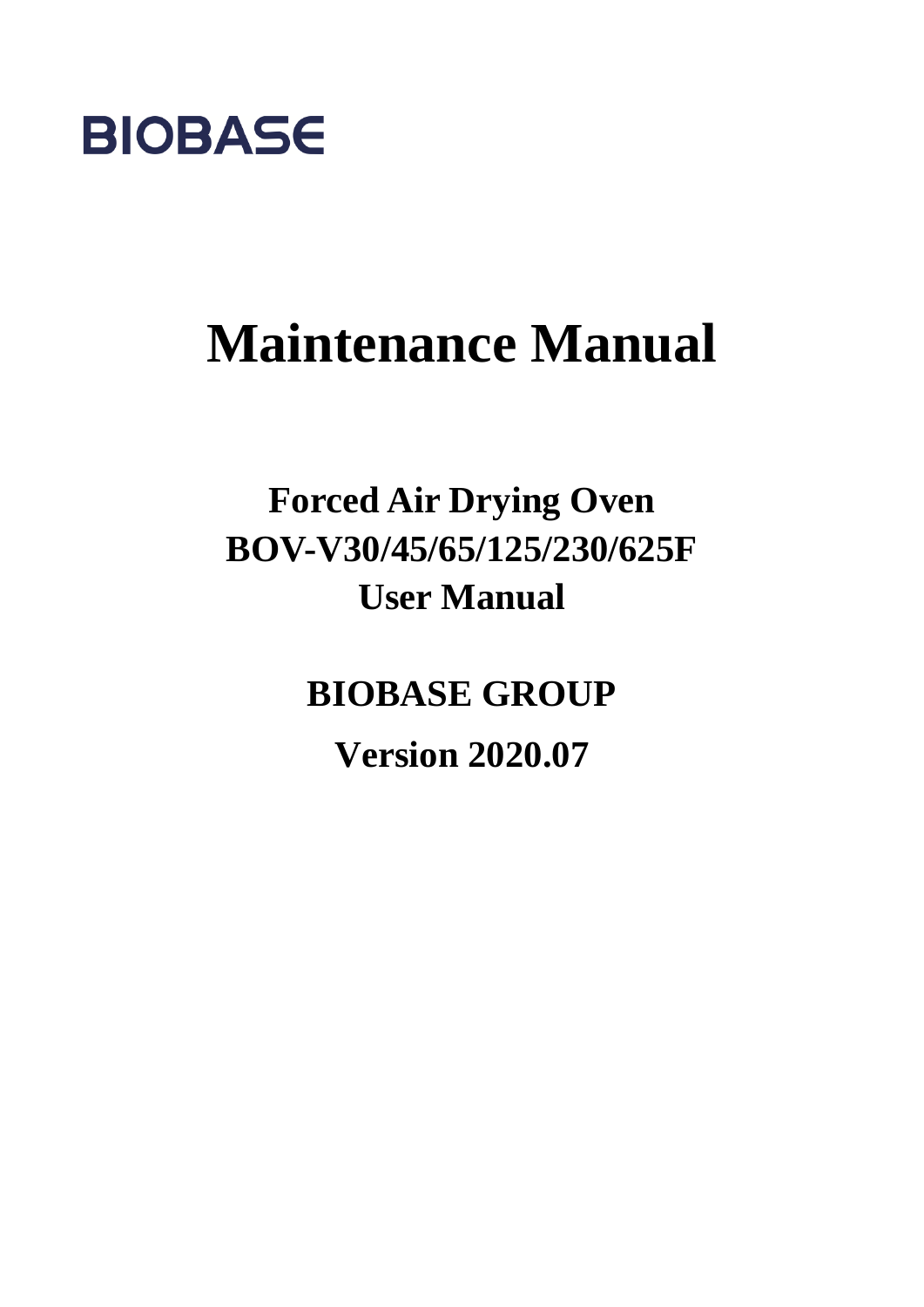### **Preface**

Thank you for purchasing BIOBASE Drying Oven.

#### Using object

This manual will show you how to perform preventive maintenance the instrument and software.

Before using the product, please carefully read this manual. Keep this manual in a safe place for easy reference. If you do not follow the precautions described in this manual, we will not guarantee the maintenance.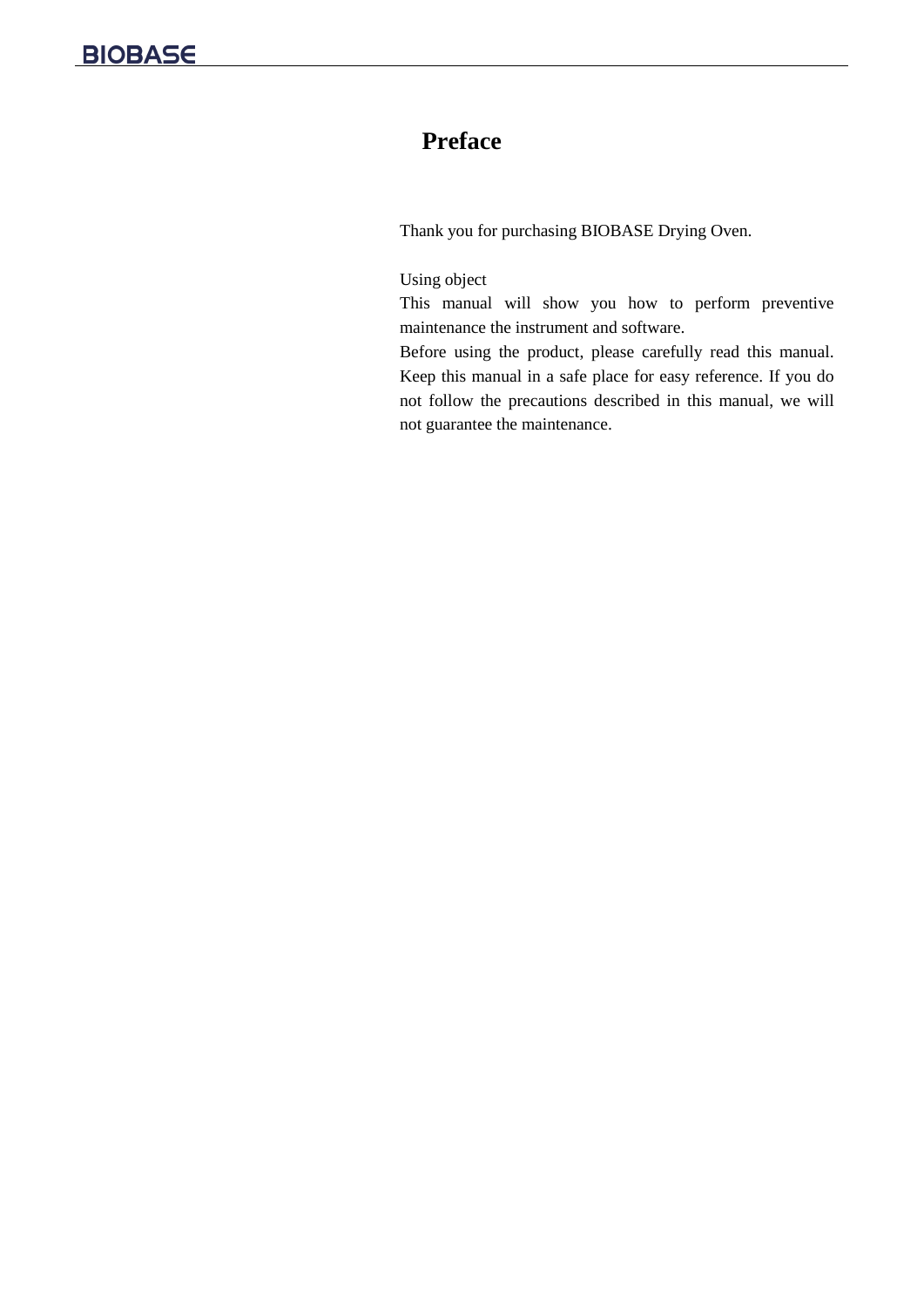## **Instrument Maintenance**

To keep the instrument work in good condition, constant maintain is needed.

#### **1. General maintenance instructions**

Follow the suggestions below to provide preventive and timely service to your equipment:

- 1.1. Always keep your equipment clean. If your equipment will not be used for some period of time, it is recommended to clean the inside of the camera.
- 1.2. Constantly verify that the power supply of the equipment is adequate
- 1.3. Verify that the laboratory temperature is not higher than 35°C.
- 1.4. If your laboratory has dust or volatile particles, it is recommended to clean the Control Panel. Disconnect the equipment from the line first. Unscrew the control cap. Using bottled compressed air, clean control.
- 1.5. Check that the fans and motor turn on and do not generate noise.
- 1.6. Never raise the maximum temperature of the equipment for long periods of time, this limits the useful life of the resistors.
- 1.7. Do not obstruct the ventilation grills of the equipment, this could cause malfunction of the equipment.
- 1.8. Disconnect the equipment from the line if it will not be used for a long time.

#### **2. Damage requiring specialized service**

#### **1.-Damage requiring service- the unit will require service by qualified personnel if:**

- a) The power supply cord or plug has been damaged;
- b) Some object or liquid has entered the heating unit;
- c) The unit has been exposed to rain;
- d) The unit does not operate normally or exhibits a relevant change in its performance;
- e) The unit has been dropped or the cabinet has been damaged.

#### 2. Service

Do not attempt to service this unit beyond what is described in these operating instructions. Direct any other service to authorized service personnel.

#### 3. Replacement parts

When parts or pieces need to be replaced, make sure that parts specified by the manufacturer or parts that have the same characteristics as the original ones are used.

#### 4. Safety Check

After repairs or service have been performed, have your service agent perform safety checks to confirm that the unit is in proper operating condition.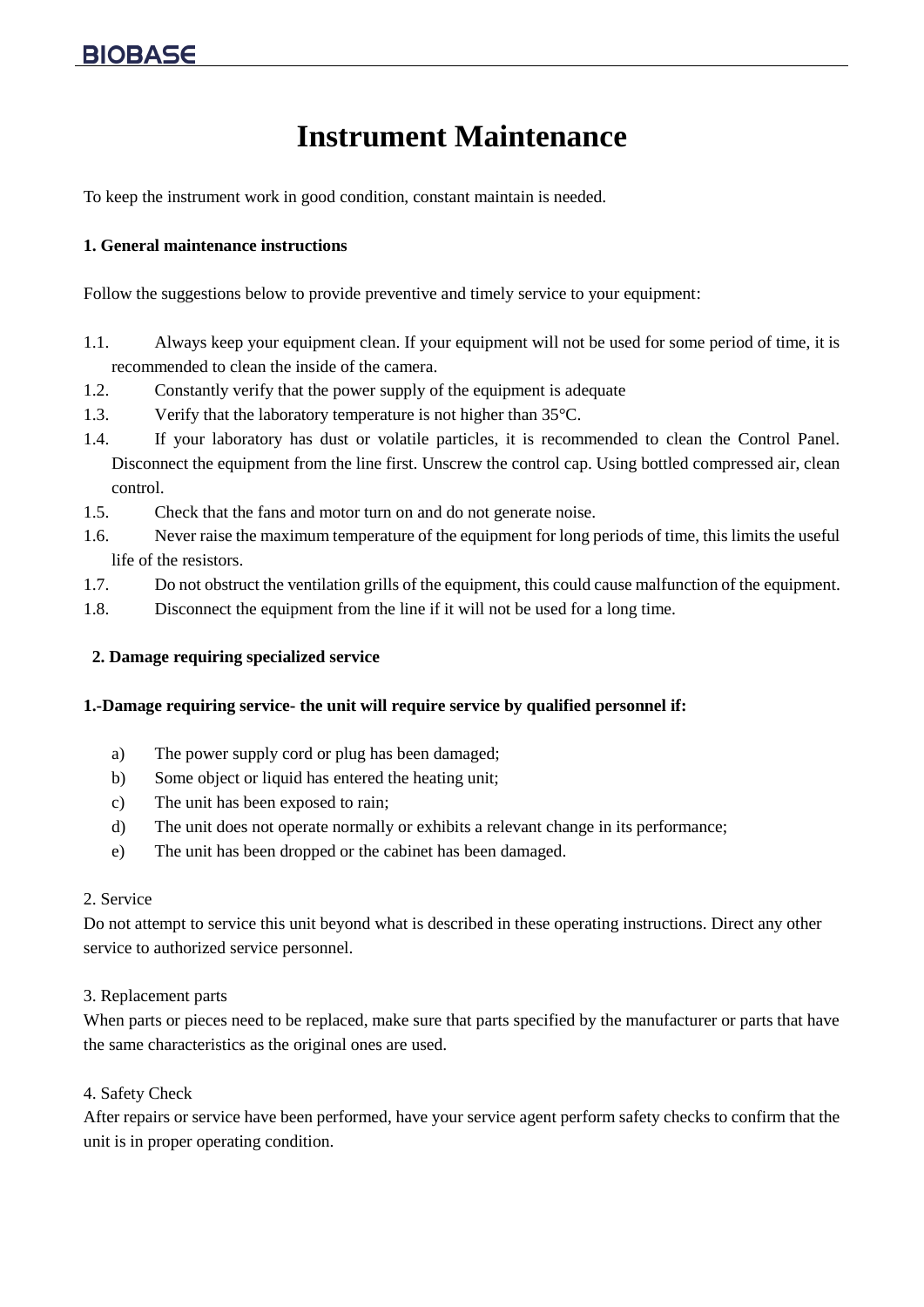#### **3. Possible Faults**

#### **1) Switch does not turn on**

- Check power cable, plug, general fuse and ignition switch.
- Solution: replace

#### **2) Does not heat or does not raise the temperature**

- Check resistance connections, resistance leads or terminals, replace if necessary.
- Open resistance without continuity: Replace
- Solid State Relay: Replace

#### **3) No Temperature Control**

- Solid state relay. replace
- Open temperature sensor. replace

#### **4) The motor or fan does not turn on**

- Motor. replace
- Fan. replace

#### **4. Trouble Shooting**

#### Common failures and Solutions:

| Phenomena          | <b>Causation</b>                       | <b>Treatment Method</b>                    |
|--------------------|----------------------------------------|--------------------------------------------|
| No power supply    | a. poor plug contact or line broke     | a. Connect the plug and line.              |
|                    | b. Fuse protector is broken.           | b. Change the fuse protector.              |
| No temperature     | a. Low setting temperature             | a. Readjust and set temperature            |
| rising inside      | b. Heater is broken.                   | b. Change the heater                       |
| container          | c. Temp. controller is broken          | c. Change the temperature controller       |
|                    | d. Temp. sensor is loose.              | d. Screw up the sensor nut.                |
|                    | e. Temp. sensor is broken              | e. Change the temperature sensor.          |
| No temperature     | a. Set temp. of Detached tem. limiter  | a. Readjust the temperature $30^{\circ}$ C |
| rising alarm       | is low                                 | above setting temperature.                 |
|                    | b. Detached temp. limiter sensor is    | b. Change the detached temperature         |
|                    | broken.                                | limiter sensor                             |
| Temperature cannot | a. Exhaust port is fully opened        | a. Shut off the exhaust port.              |
| reach the setting  | b. The container is overfilled, no hot | b. Decrease amount of sample to            |
| point.             | air convection.                        | improve convection condition.              |